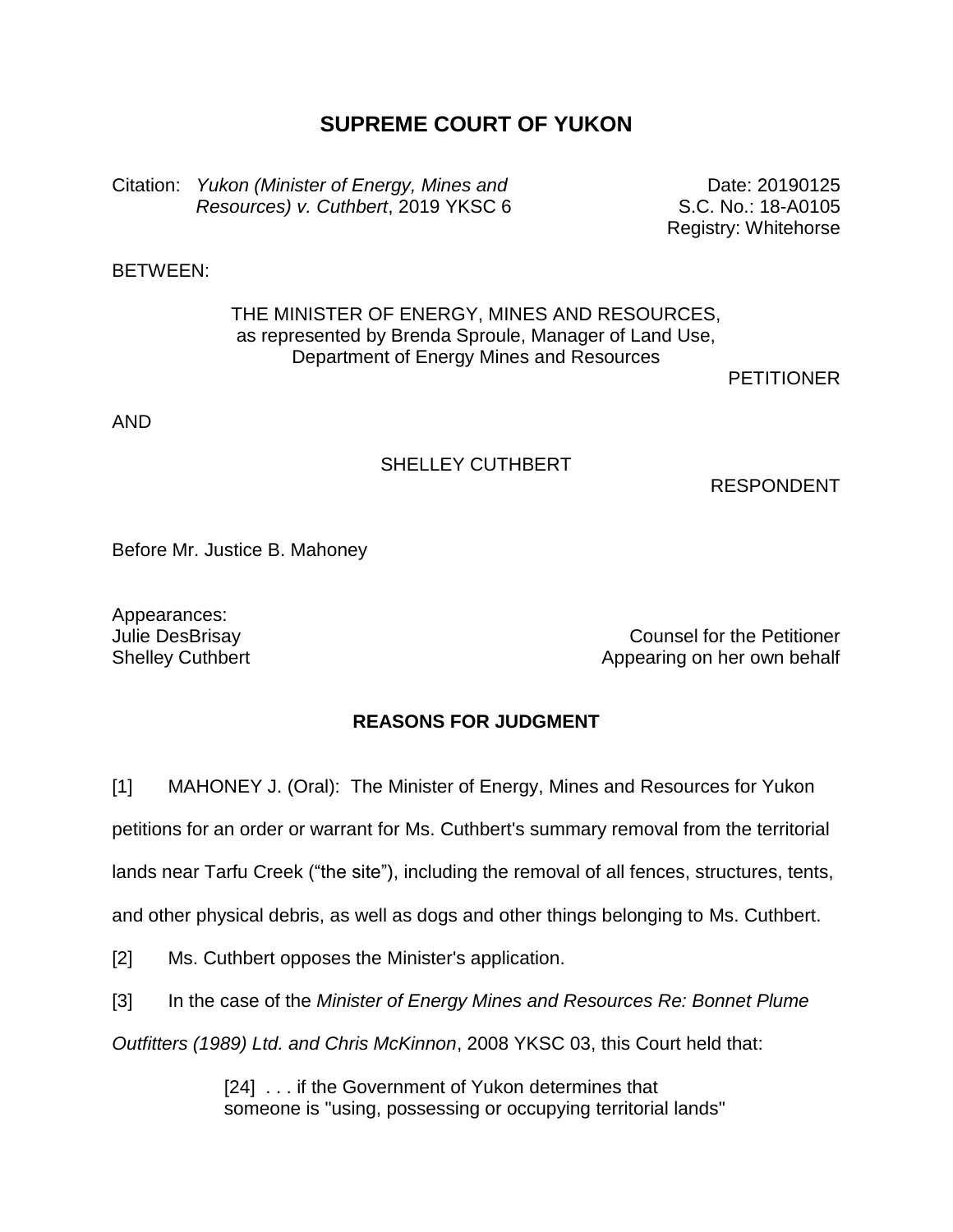either "wrongfully or without lawful authority", then it can seek a remedy under s. 18 of the *Territorial Lands (Yukon) Act*. . . .

[4] Another remedy the government can seek is a summons, under s. 18(1)(b) of the *Act*, which will require an occupier, like Ms. Cuthbert, to show cause within 30 days of service of the summons why she and her structures and dogs should not be removed from the lands.

[5] At the time that the government first applies for a summons, the facts at that point are undetermined as to whether Ms. Cuthbert is or is not in lawful possession or use of territorial lands. That determination must be made by a judge of this Court.

[6] At the start of this hearing Wednesday, January 23, 2019, Ms. Cuthbert and counsel for the Minister agreed that this proceeding would be a show cause hearing, where Ms. Cuthbert would present her case justifying her use and occupation of the site and show cause why she, the structures on the site and the dogs should not be removed. Both parties agreed that proceeding with the show cause hearing made sense, since all the evidence and court documents were before the Court and neither party required further time to file additional evidence or prepare for the hearing.

[7] The Minister's position is summarized in their brief as follows.

[8] Ms. Cuthbert is living full-time on a plot of vacant territorial land located approximately 1.2 km off the Atlin Road near Tarfu Creek. That is the site that she has turned into a residential compound for herself and roughly 65 dogs with tents, a wall tent, wire fencing, and dog houses.

[9] The site is public land under the administration and control the Commissioner of Yukon. The Government of Yukon has asked Ms. Cuthbert to stop using, occupying, and possessing the land in this matter and she has declined to do so.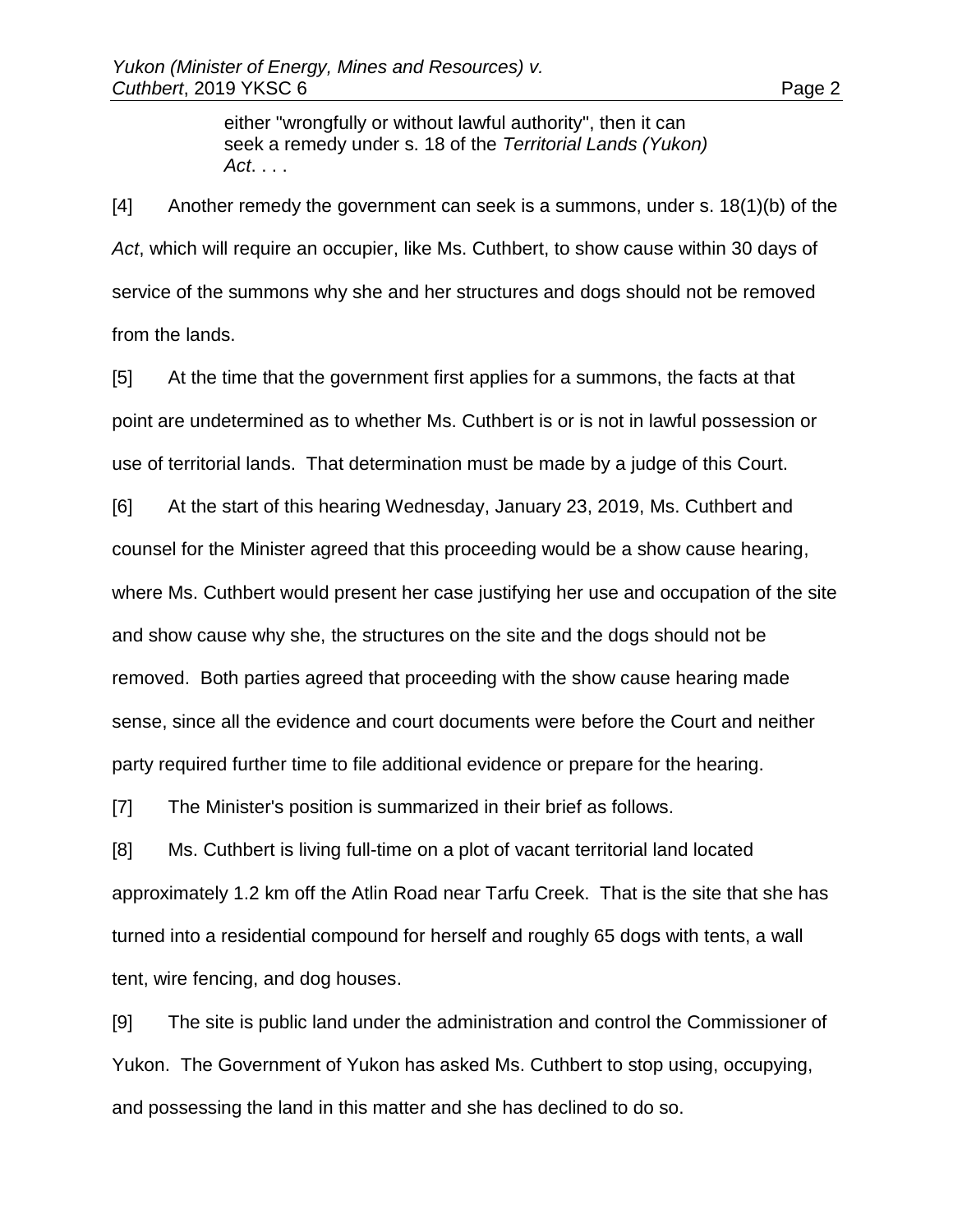[10] Having admitted to now having no other residence or home, Ms. Cuthbert is using the site as her full-time residence to provide dog rescue services. Some of these services are provided to third parties for payment to her corporation.

[11] The Minister states that Ms. Cuthbert's use and occupation of the territorial land is unreasonably interfering with the rights of other members of the public to access and use the site. Also, the Minister asserts that Ms. Cuthbert's use and occupation of the site is outside the scope of the common-law right afforded to the public to use public land, and that her use and occupation is not authorized under any Yukon legislation.

[12] The Minister submits that the affidavit evidence confirms that Ms. Cuthbert's occupation and use of the site prevents the public from using and enjoying the site and the surrounding area. Her fenced enclosures and tethered dogs prevent access to attractive wilderness land over 200 metres by 50 metres in size. Her dogs bark loudly when persons approach the site and intermittently on other occasions. Their barking is loud enough to be heard from at least 300 metres away and makes conversation difficult for persons near the site.

[13] The Minister's affidavit evidence states that there is a strong smell of dog urine around the site. On several occasions, an animal protection officer found that the dogs are a threat, a danger, and aggressive. They are likely to attack and could kill if they got out or if someone was to enter their pens. This is what Ms. Cuthbert told the animal protection officer.

[14] The Minister submits that even if properly contained, the visibly aggressive temperament and behaviour of some of the dogs affects the sense of comfort and safety of other persons in the area.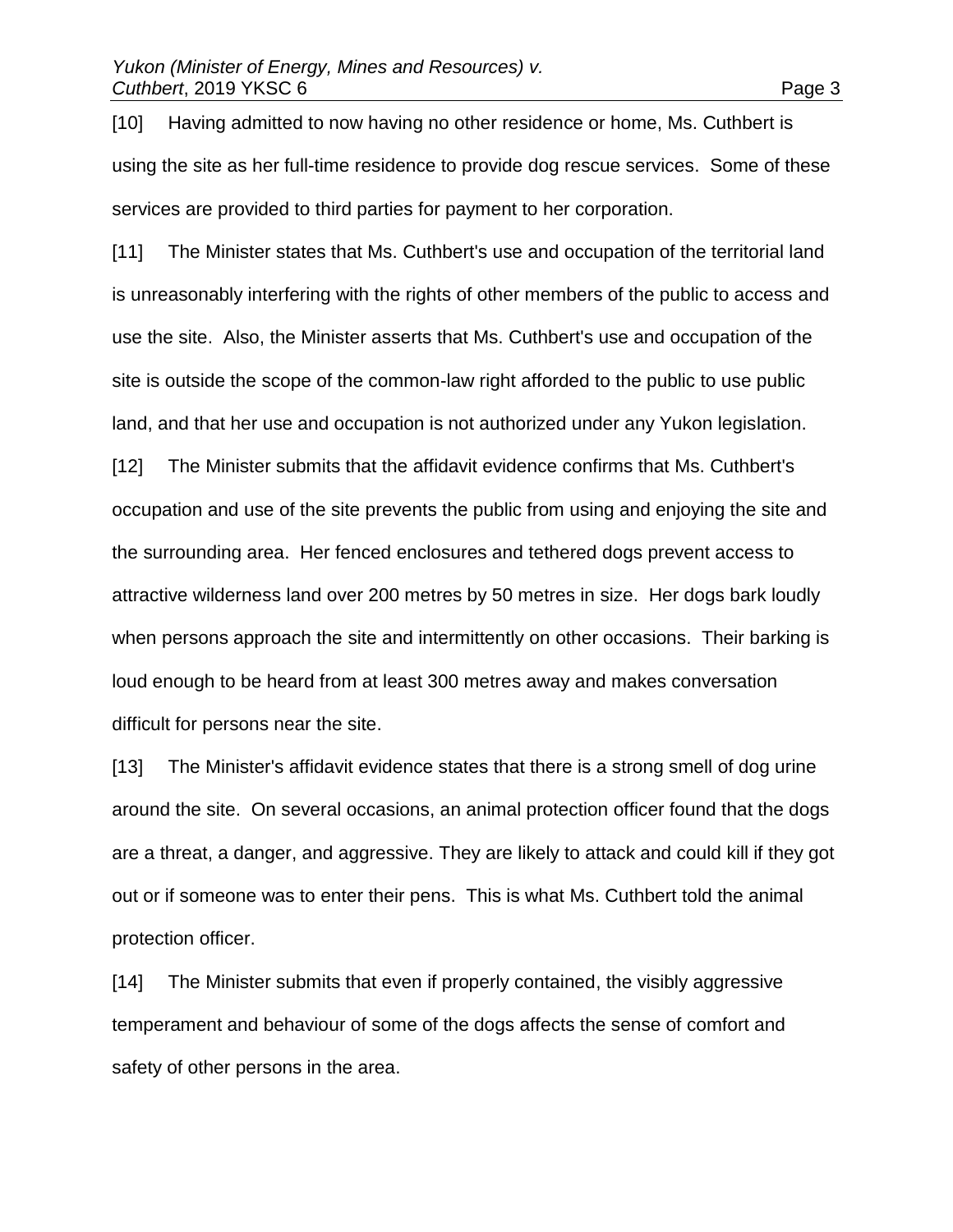[15] The following background facts found in the Minister's brief are not seriously disputed and are accepted by this Court.

[16] Throughout 2016 and 2017, Ms. Cuthbert operated a dog boarding business and dog rescue enterprise from a property she owned near Tagish. There, she kept as many as 80 dogs at a time.

[17] In 2017, some of Ms. Cuthbert's Tagish neighbours brought an action in nuisance asking the Supreme Court of Yukon to restrain Ms. Cuthbert from continuing to use the property for dog rescue purposes.

[18] On October 11, 2017, Justice Gower issued a permanent injunction that permitted Ms. Cuthbert to keep only two dogs and imposed other restrictions on her.

[19] On May 25, 2018, Court of Appeal of Yukon dismissed Ms. Cuthbert's appeal from Justice Gower's decision.

[20] By August 1, 2018, Ms. Cuthbert relocated herself and her dogs to the Tarfu Creek site, a plot of vacant territorial land that is under the administration and control of the Commissioner of Yukon.

[21] Since abandoning her home in Tagish, Ms. Cuthbert does not have a home; she resides at the site. Ms. Cuthbert uses the site as the base for her dog rescue services. The site is located in a forested area. There are a number of public access roads, campgrounds, and trails near the site, and a few rural residential properties in the surrounding area. The area is otherwise a wilderness area. The site is located on a tract of land identified in the Carcross/Tagish First Nations Final Agreement as a special management area to be designated as Agay Mene Natural Environment Park under the *Parks and Land Certainty Act*, R.S.Y. 2002, c. 165.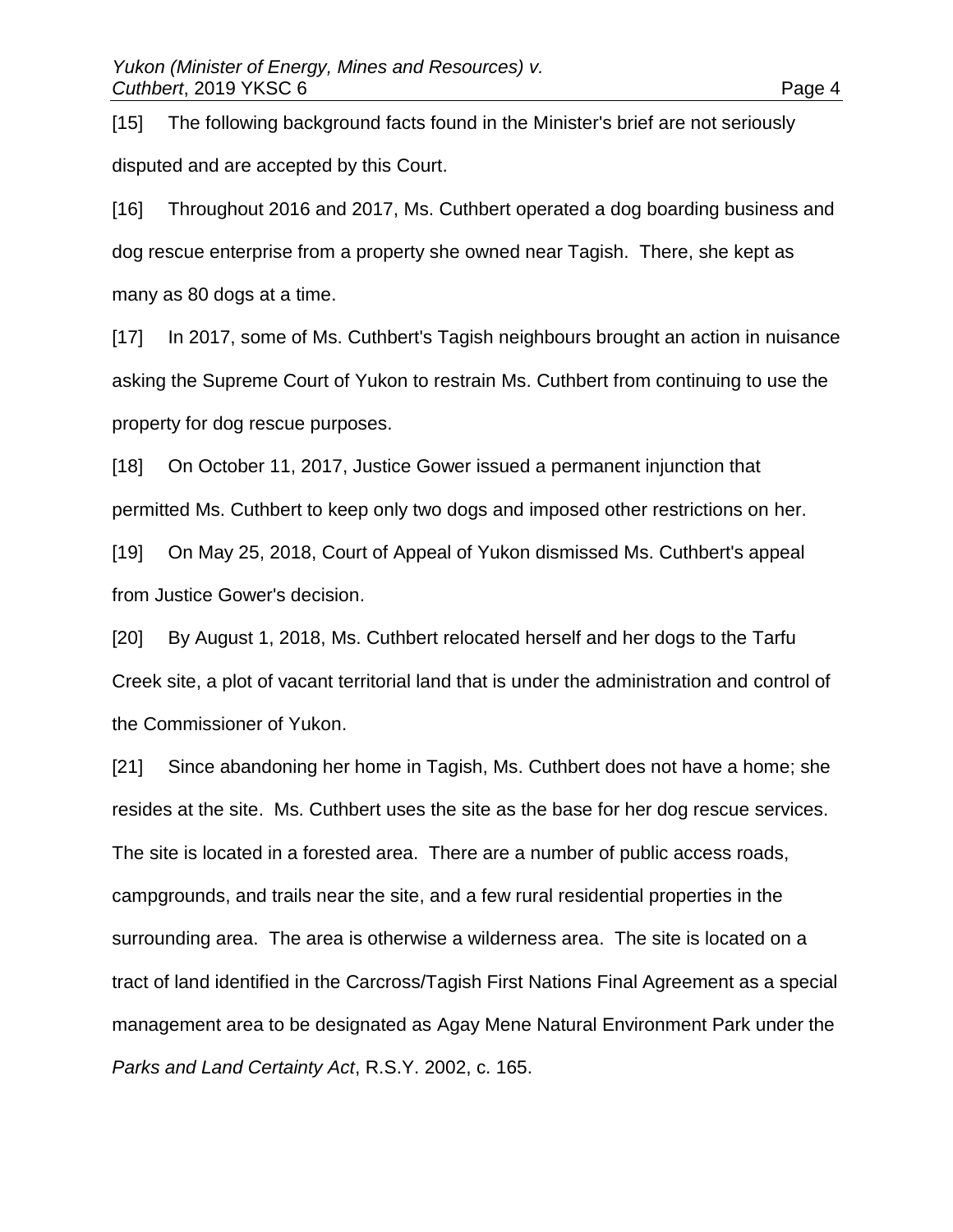[22] The Land Management Branch first became aware of Ms. Cuthbert's occupation of the site on August 6, 2018, after receiving a complaint from an individual who lives in a private residence near the site. Officials with the Land Management Branch made repeated and written requests, delivered personally to Ms. Cuthbert, to vacate the site and remove her dogs and possessions. Ms. Cuthbert has not done so.

[23] Ms. Cuthbert has never applied for or been given any permission from any regulatory authority with the Government of Yukon to use or occupy the site. Ms. Cuthbert, according to the Minister, is living continuously at the site. She has erected significant infrastructure on the site, including at least seven dog enclosures of varying sizes constructed with wire fencing — some covered with tarps — and containing dog houses, four camping-sized tents, a wall tent, a large water tank, pallets, and a camper.

[24] Pursuant to s. 18(6) of the *Territorial Lands (Yukon) Act*, S.Y. 2003, c. 17, the Minister has delegated his powers under s. 18(1) to the Director of the Land Management Branch, who formed the opinion that Ms. Cuthbert's use and occupation of the site constitutes an unlawful use, possession, or occupation of territorial land. The Director of the Land Management Branch has authorized Brenda Sproule, Manager, Land Use, to file this petition under s. 18 of the *Territorial Land (Yukon) Act*.

[25] The Minister argues that the only issue in this petition is whether Ms. Cuthbert's occupation and use of the land is without lawful authority, whether under common law or by operation of legislation.

[26] Ms. Cuthbert asserts that she is camping at the site and is authorized to do so under Yukon legislation.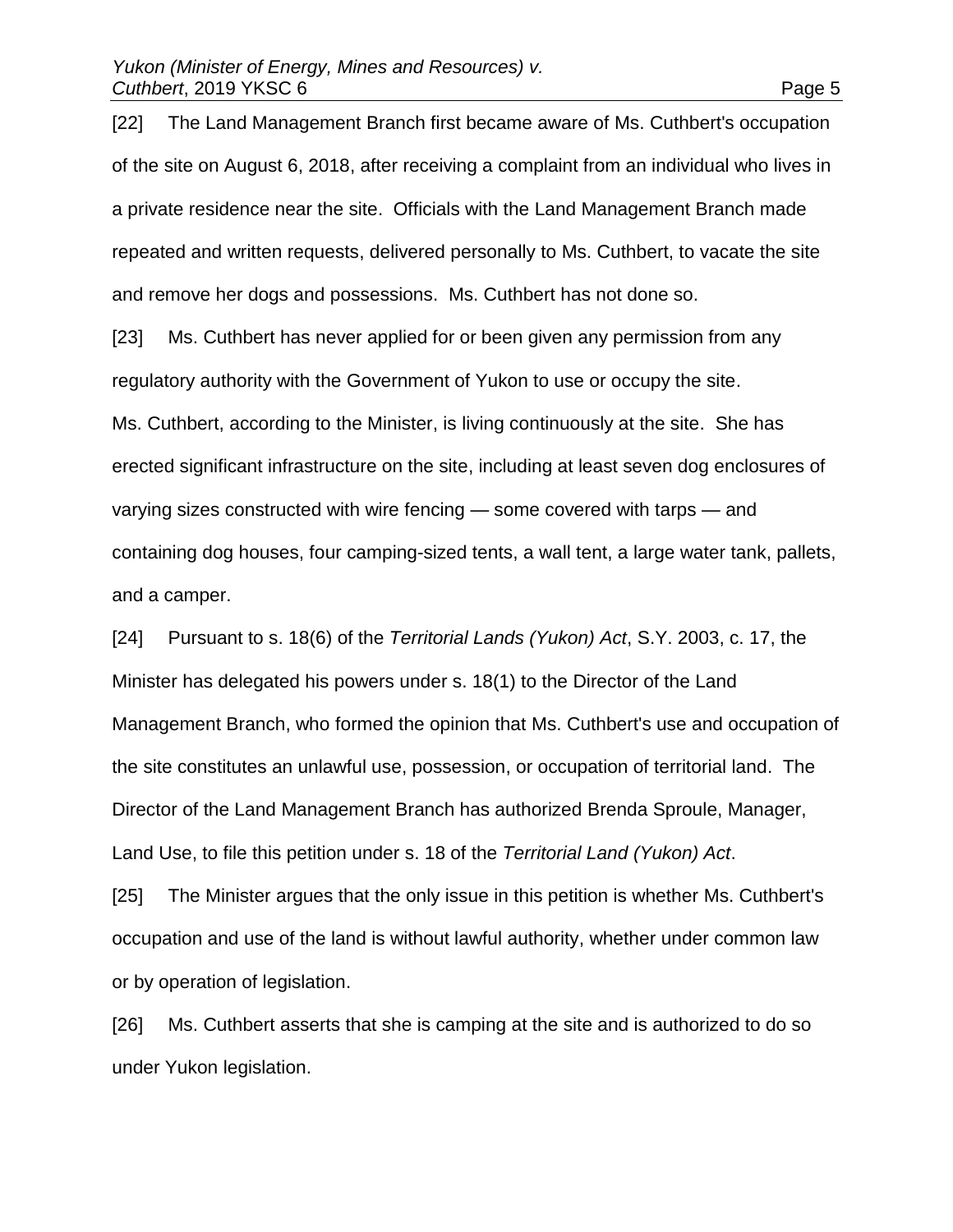[27] The Minister's position is that Ms. Cuthbert's residence constitutes squatting, an

occupation of territorial land that is unauthorized and without lawful authority.

[28] The *Territorial Lands (Yukon) Act* applies to those lands that the Commissioner

of Yukon obtained administration and control over effective April 1, 2003. These lands,

including the site, are defined as territorial lands. It is not disputed that territorial lands

are held by the Commissioner for the benefit of the public. The public's right to access

and use territorial lands is subject to both statutory and common law limits.

[29] The Minister's position is authorized under s. 18(1) of the *Territorial Lands* 

*(Yukon) Act*. It says:

18(1) Where, under this Act, the right of any person to use, possess, or occupy territorial lands has been forfeited or where, in the opinion of the Minister, a person is wrongfully or without lawful authority using, possessing, or occupying territorial lands and that person continues to use, possess, or occupy, or fails to deliver up possession of, the lands, an officer of the Government of the Yukon authorized by the Minister for that purpose may apply to a judge of the Supreme Court for a summons directed to that person calling on that person

(a) to forthwith vacate or abandon and cease using, possessing, or occupying the lands; or

(b) within thirty days after service of the summons on that person to show cause why an order or warrant should not be made for the removal of that person from the lands.

[30] The Minister refers to an order of Justice Veale in the case of *Yukon (Minister of* 

*Energy, Mines and Resources) v. Kijewski*, 13-A0113, made January 21, 2014, where

Justice Veale said:

Any person not having a permanent residence is by virtue of placing a tent, camper, trailer, or other similar shelter on land administered under the Territorial Lands (Yukon) Act SY 2003, c. 17, and using any such shelter as their place of residence is deemed to be occupying that land.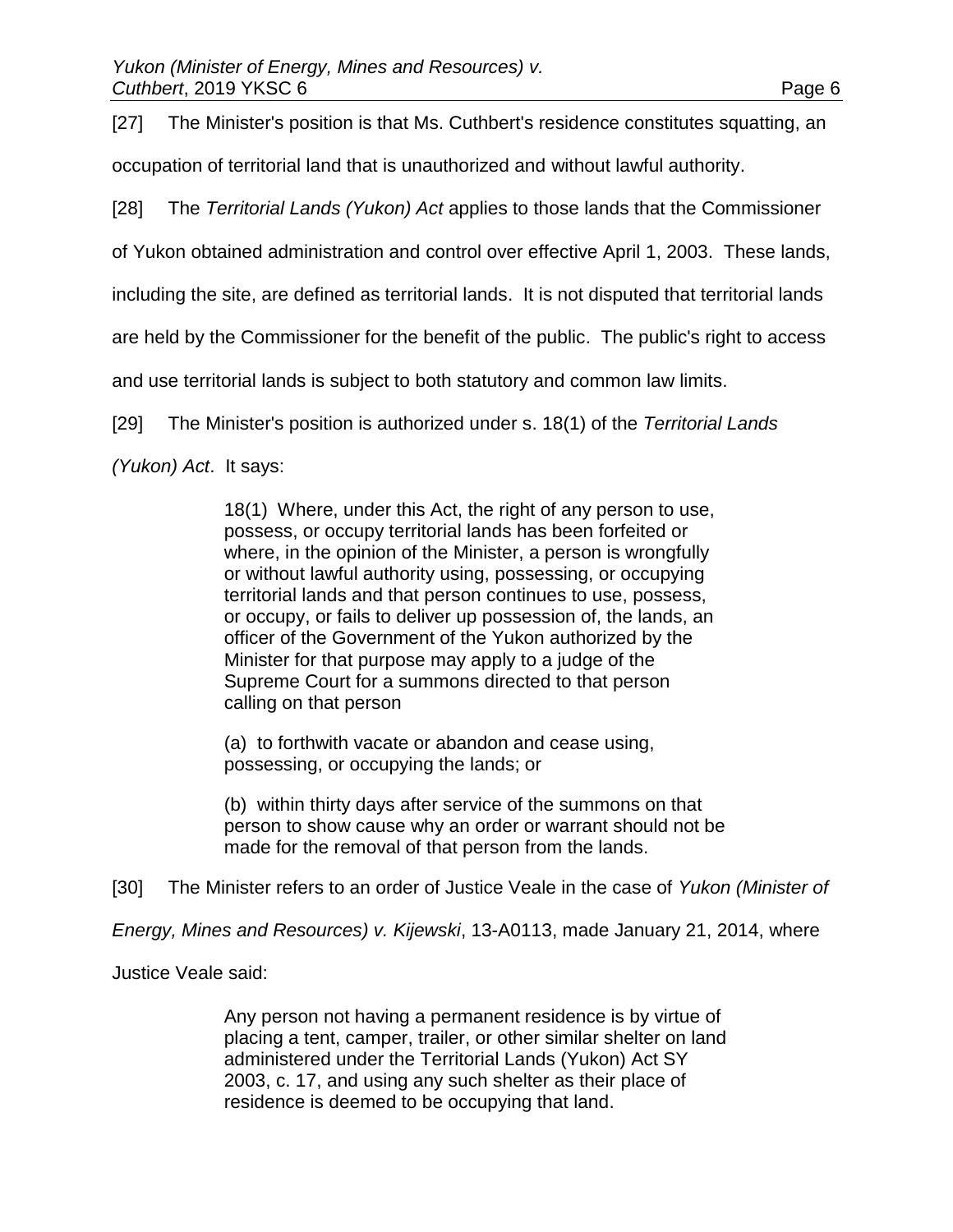[31] If it is without lawful authority to do so, then the person is liable to be subjected to an order of the Supreme Court of Yukon under s. 18(1) of the *Act* to vacate and cease using, occupying, or possessing the territorial lands.

[32] The Minister states that Ms. Cuthbert has established a full-time residence at the site with tents, a wall tent, fencing, a water tank, and other infrastructures constituting shelter for herself and her dogs and no longer has any other permanent home; she is occupying territorial lands at the site; she does not have authorization to do so; and has failed to deliver up possession of the lands, despite having received repeated written requests from the Minister.

[33] Ms. Cuthbert states that she currently is camping within a forested area which is outside a designated campground. She submits that currently there is no legislation noted anywhere in the Yukon or elsewhere that dictates how long a person can camp outside a designated area. Ms. Cuthbert also states that she walked away from her titled land at Tagish and refused to pay any further mortgage payments, as the property was rendered useless to her for the keeping of dogs by the Justice Gower court order. Ms. Cuthbert states she does not have a home where her dogs can reside with her. She said the Tagish land remains in her name temporarily but the bank has taken over the property and she is about to be removed from title.

[34] Ms. Cuthbert emphasizes that she cares for each one of her dogs and has insured they receive proper care. She states that the veterinary expenses for 2018 were over \$12,000 and food expenses were close to \$15,000. In order to provide care and control over the dogs at all times and to ensure the safety of the dogs and the public, she has erected temporary fencing.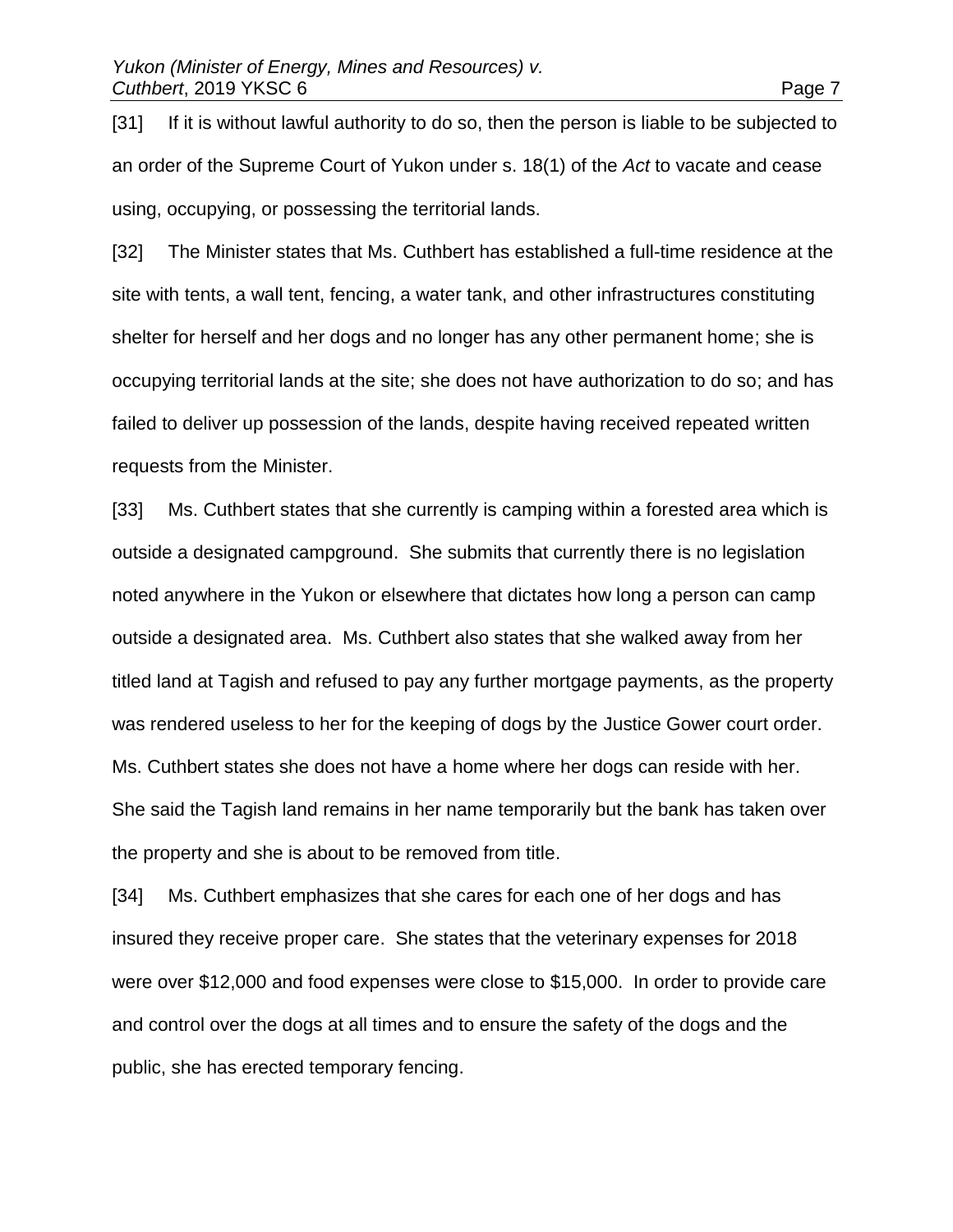[35] Ms. Cuthbert states that the Animal Health Unit visits the area every two or three weeks to check on the dogs. At no time have any of the dogs been in distress or has there been any intervention from the Animal Health Unit. Ms. Cuthbert states that the dogs are well cared for. She has made a significant investment to ensure that care is maintained. Each dog is her responsibility and she insists that she will not hand them over to the Yukon government to be euthanized.

[36] Concerning the dogs' threat and danger, Ms. Cuthbert states that it depends on the situation. Any dog, no matter whose is the owner, can be a threat or a danger depending on the circumstances. She states her dogs are well-trained and well-socialized but have histories of being abused, neglected, lack training, and lack trust for strangers. In certain situations they may act out but this would be rare.

[37] This Court has read the affidavits submitted by seven individuals in support of Ms. Cuthbert, which all say the same thing: they did not feel threatened in any way by the dogs and, once settled, the only barking is for short periods of time. There were no offensive odours when these individuals attended the area.

[38] Ms. Cuthbert quotes the Yukon government policy for occupancy brochure that states that the Land Management Branch has this guideline:

> In cases, make every effort to resolve trespass situations outside of court procedures while maintaining a fair and consistent approach. In cases that may result in the need for removal or relocation, the file must demonstrate that every effort has been made to achieve an out-of-court resolution and the initiation of legal filings must be approved in advance by the Director of Land Management.

[39] Ms. Cuthbert states that she has taken the following steps to find a resolution instead of coming to court. She went to Teslin and attempted to make an application, as requested. She says she was informed that she cannot apply for occupancy in that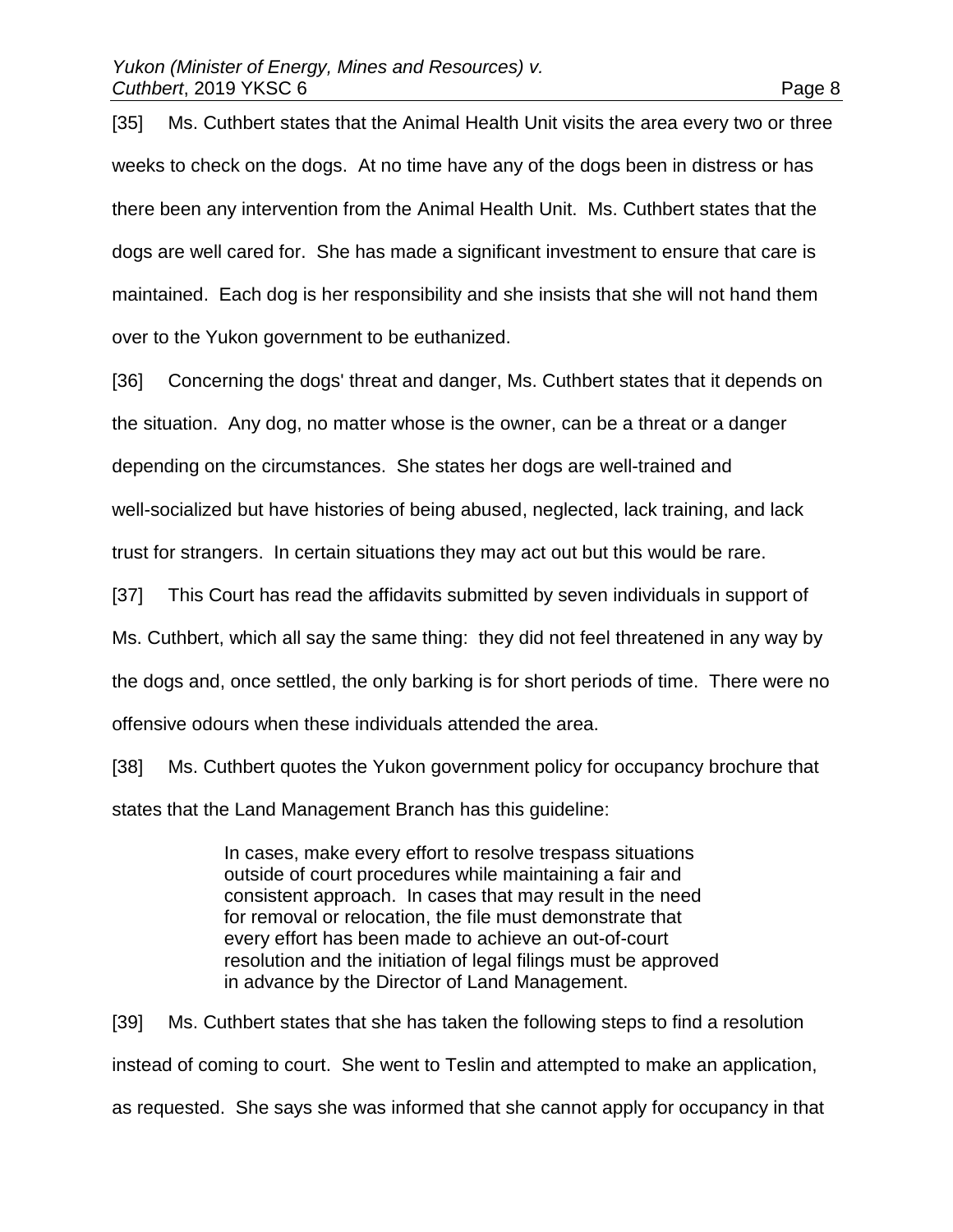area. She was encouraged to work with Carcross/Tagish First Nations to find a suitable location. She says she sent a letter to Mr. McDowell to request assistance in finding solutions instead of a confrontational approach. Instead of finding solutions, the manager determined that the matter needed a court ruling.

[40] Ms. Cuthbert argues that the ministry by its own policy is required to demonstrate that it has made every effort in finding a resolution out of court. She states this did not happen. Instead, Ms. Cuthbert was immediately told by the authorities that the matter would end up in court.

[41] Ms. Cuthbert argues that Mr. Colbert, Natural Resource Officer, verified that a person can camp for 400 man days but he did not say anything to her at any time that she needed to apply for a permit. Ms. Cuthbert states that at no time has she told anyone that this was a permanent solution. She says that this site/location is temporary.

[42] Although she referred to the homelessness case in *Abbotsford (City) v. Shantz*, 2015 BCSC 1909, at Tab 1 of her authorities, she states that she is not your typical homeless person as set by society's standards. She said she is not an addict, not mentally ill, and not disabled. Ms. Cuthbert chooses to be a responsible dog owner, which means taking care of her dogs until they pass away or finding homes with suitable owners.

[43] The facts and plight of a homeless person in East Vancouver are not the same as the facts of this case.

[44] Ms. Cuthbert went on to state that society has generally accepted that animals are disposable and, as a result, many shelters and rescues are completely filled to the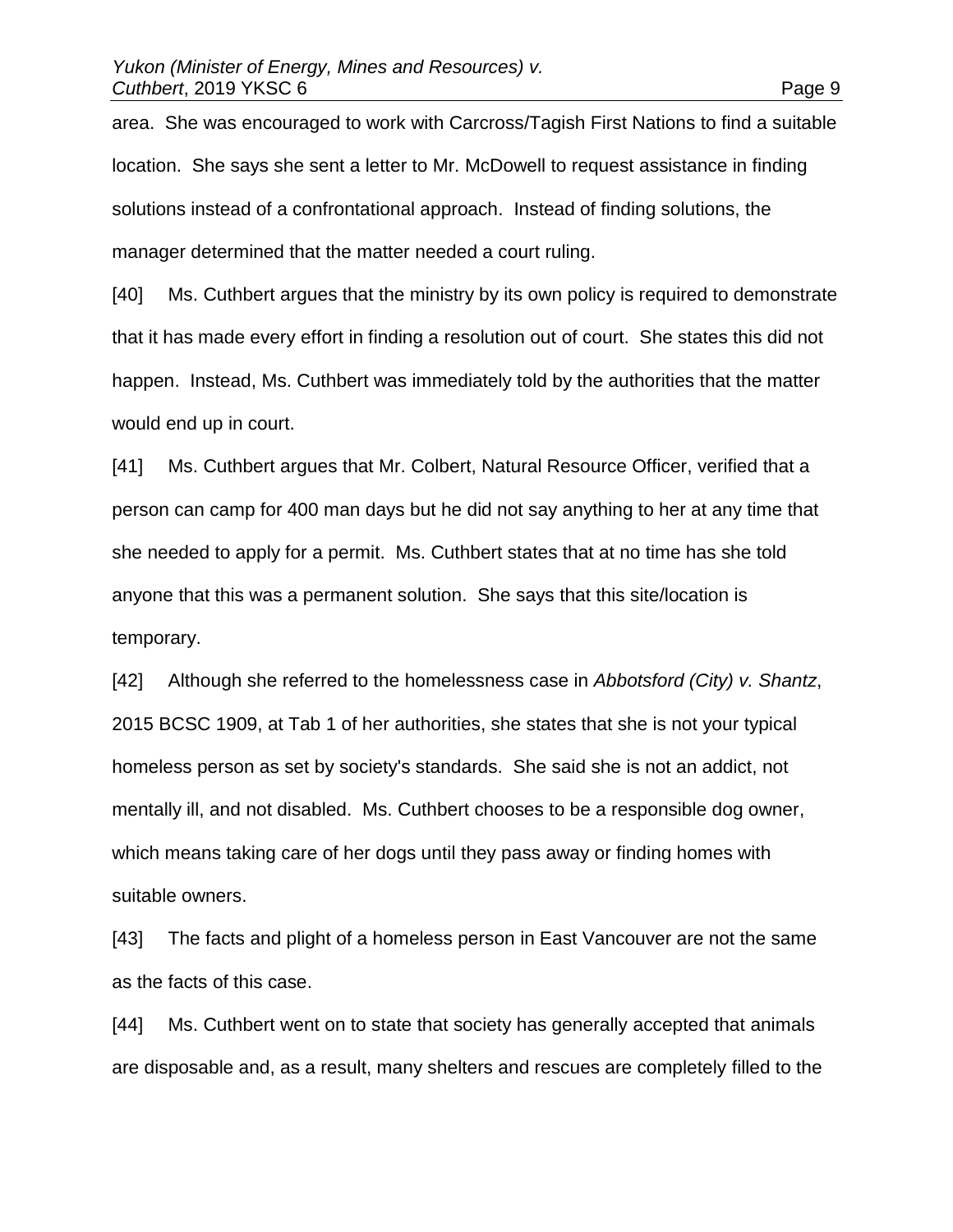point of innocent animals being euthanized for the reason of humans' lack of commitment to care for them until the end. She says her dog rescue efforts have been in operation since 2012. Ms. Cuthbert points out that she has never been charged with any offences under the *Animal Protection Act*, R.S.Y 2002, c. 6, or the *Dog Act*, R.S.Y 2002, c. 59.

[45] Ms. Cuthbert states that the court order, regarding the Tagish nuisance case decided by Justice Gower, completely shut down her business of boarding dogs, doggie daycare, and boot camp. She states that income from the business paid for the rescue dogs in her case. Now she has no business income at the campsite, as she currently collects social assistance.

[46] To summarize Ms. Cuthbert's position, she argues that she camps on the site as she has no place to live with her dogs. Having a site this size allows her for the dogs to be spaced out enough to minimize barking, allows people to walk through without incident, and ensures adequate shelter for the dogs and her. Ms. Cuthbert says she chose to walk away from her Tagish property due to court orders not allowing her to operate her business and continue to care for her dogs. Ms. Cuthbert says that she is virtually homeless. Her Tagish house is in the hands of the bank.

[47] Ms. Cuthbert argues that s. 7 of the *Charter* allows a person their right to life, liberty, and security, and cites the *Abbotsford* case, where the presiding judge declared the bylaws of the City of Vancouver, by not allowing homeless people to set up temporary shelters overnight or sleep in a park without permits, violate the guarantee of the right to life, liberty, and security of a person as set out in the *Charter*.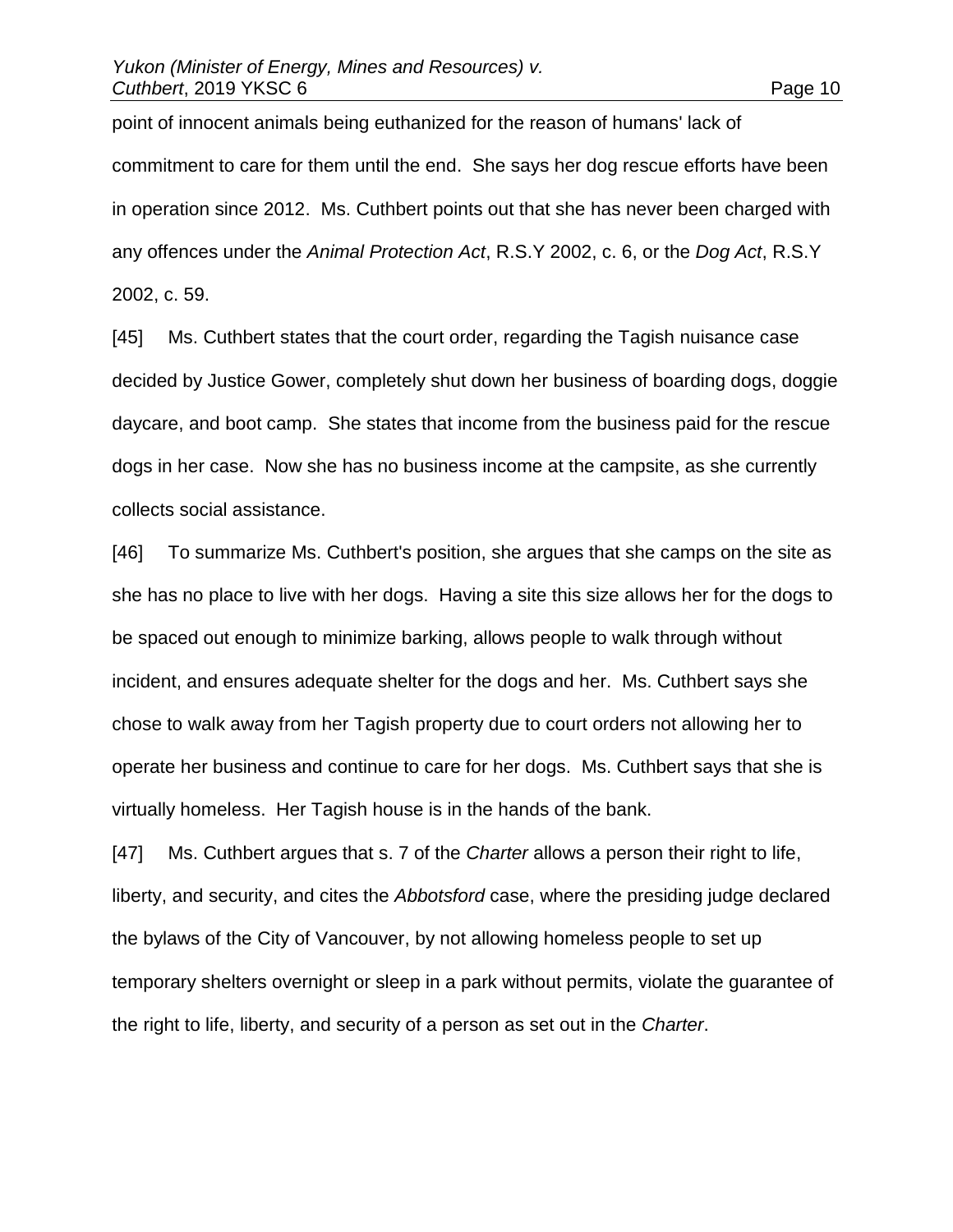[48] I find that this is not a s. 7 *Charter* case, just the same as the nuisance case before Justice Gower was not a *Charter* case. Ms. Cuthbert lost her home by choice. [49] Ms. Cuthbert says that she set up a temporary camping arrangement to ensure she was safe, able to continue to care for the dogs, and ensure she had shelter. Ms. Cuthbert argues that the Yukon government did not consult with the First Nations government prior to asking the Court to remove her.

[50] I note that the Minister filed an affidavit of Manon Moreau, Assistant Deputy Minister, attaching a letter from Patrick James, Co-Chair of the Carcross/Tagish First Nation Land Management Board, stating that the First Nation passed a document supporting the position of the Minister in this petition.

[51] Ms. Cuthbert argues that both the Carcross/Tagish First Nation and the Yukon government have not complied with the *Parks and Land Certainty Act* regarding the management plan for the Agay Mene Territorial Park within the required timeline set out in the legislation and settlement agreement.

[52] I note that the Minister filed an affidavit of Brenda Sproule, dated 12 December 2018. Ms. Sproule is the Manager, Land Use, and she states that the site was located within the Agay Mene Territorial Park and that the Land Management Branch is not accepting applications, as the process for creating the park is underway.

[53] Ms. Cuthbert points out that she requested the department to work with her to find a solution instead of a confrontational approach. She states this did not happen. Ms. Cuthbert states she was never informed she needed to fill out an application for a permit to camp for 400 days.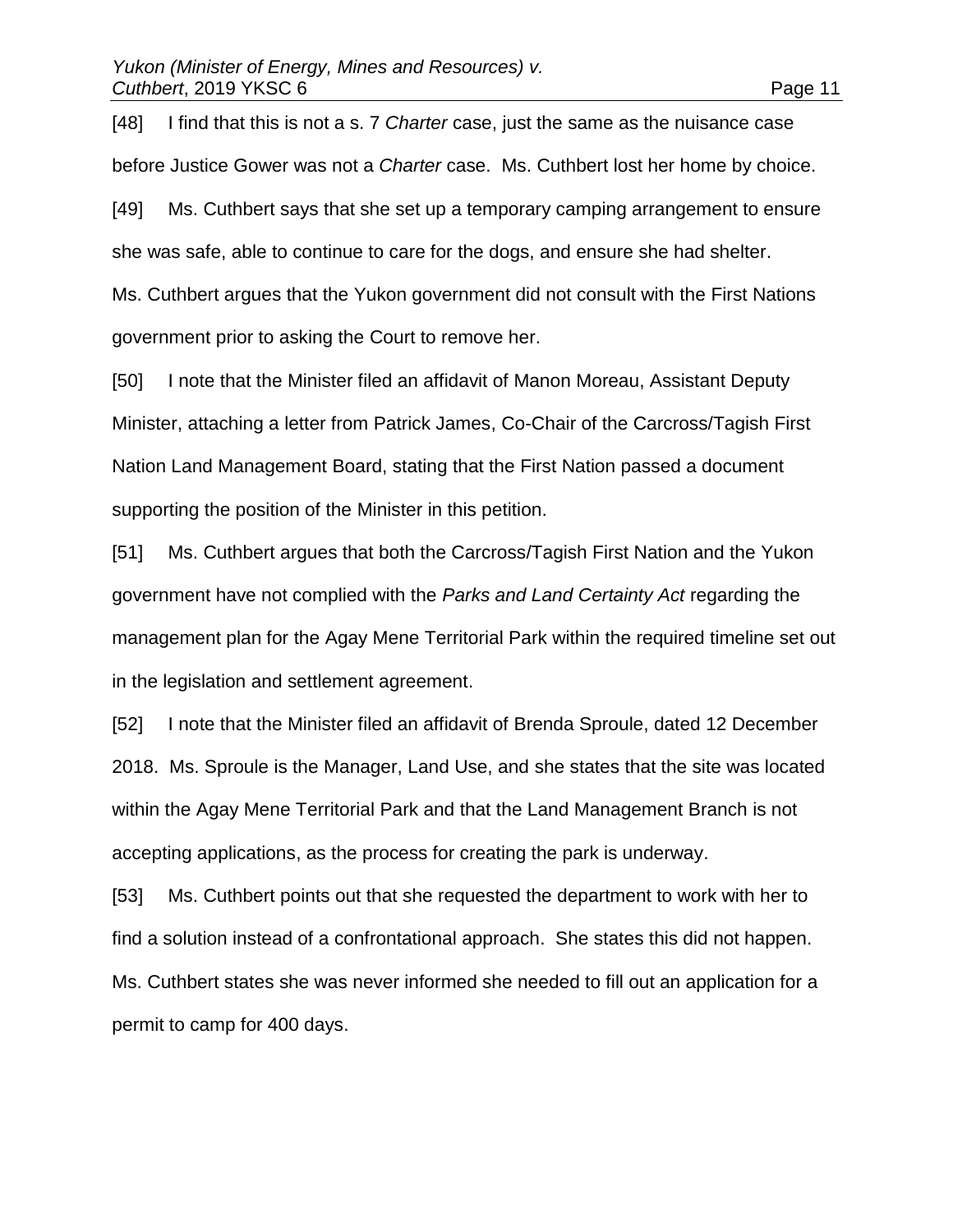[54] This, I reject, since she submitted to the Court on Wednesday that she was told by officials, "Don't bother applying for a permit for that site. It won't be permitted." The need for an application for a permit did come up but the process never got launched.

[55] Ms. Cuthbert argues that, according to the department's internal policies, the government is to make every effort to resolve the issue prior to court. This, she said, did not happen.

[56] Counsel and Ms. Cuthbert agree that there was a meeting on January 4, 2019 to discuss Ms. Cuthbert applying for a lease. Ms. Cuthbert has requested to continue camping for her 400 days and that she will leave the area to move on to hopefully a permanent location.

[57] At their core, Land Use controls, such as those in the *Territorial Lands (Yukon) Act*, are used to satisfying individual and community preferences about territorial land use, to reduce environmental degradation, and to make the lands capable of being enjoyed by individuals and groups now and in the future. Legislated Land Use controls are limitations on the use of land recognized by the community and enforced by the justice system.

[58] That proposition is not being challenged.

[59] Ms. Cuthbert argues that she is camping, that under the *Territorial Lands (Yukon) Act*, Regulations and that she has up to 400 days to obtain a Class A permit to occupy the site, which she labels as a camp site. (see Regulations (O.I.C. 2003/51)).

[60] The Minister is challenging Ms. Cuthbert's claim to be camping and "the order of Justice Veale" in the case dated January 21, 2014, which states:

> Any person not having a permanent residence is by virtue of placing a tent, camper, trailer, or other similar shelter on land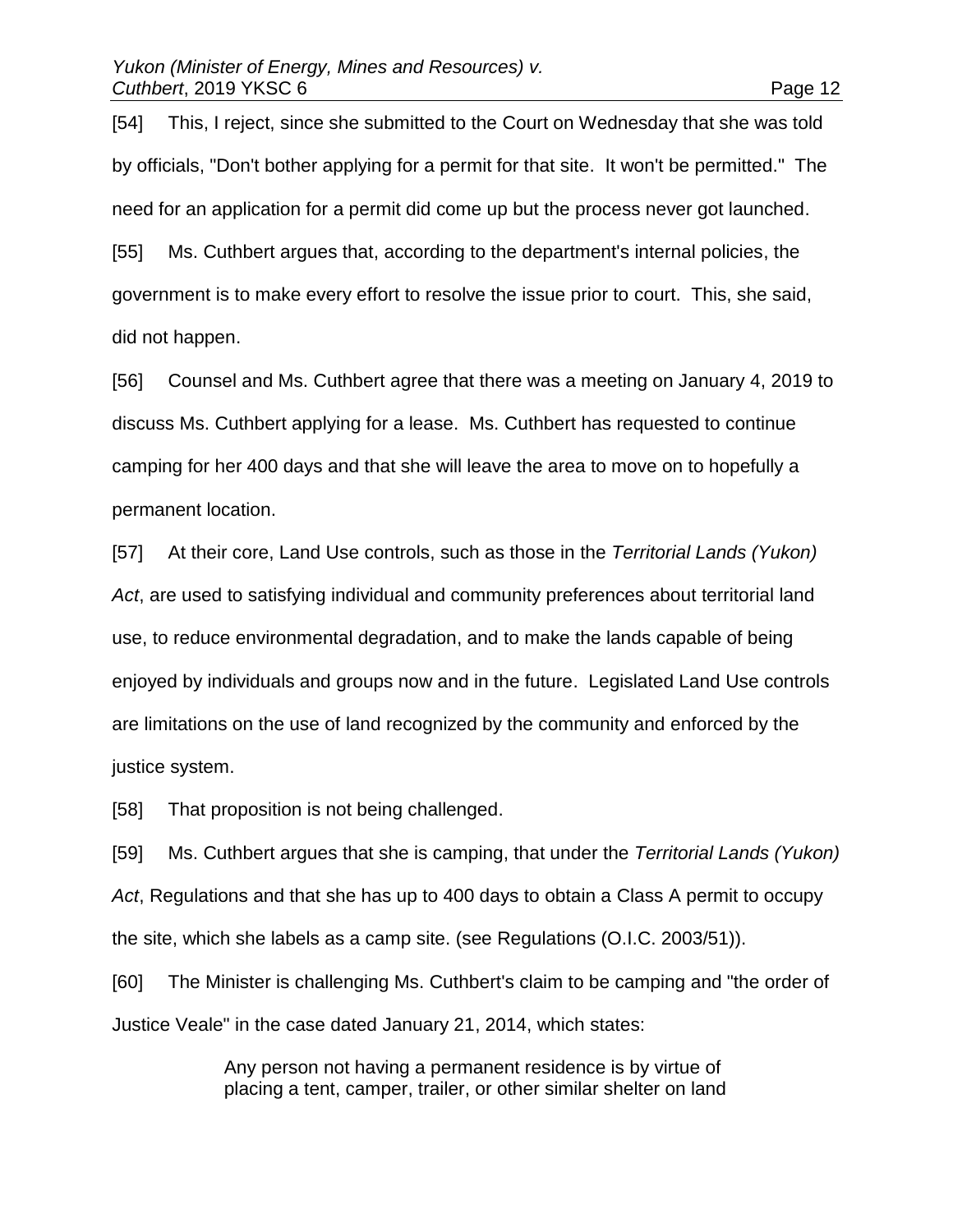administered under the Territorial Lands (Yukon) Act SY 2003, c. 17 and is using any such shelter as their place of residence is deemed to be occupying that land.

[61] The Minister argues that such deemed occupation is without lawful authority and is liable to be subject to an order of the Supreme Court under s. 18(1) of the *Act* to vacate and cease using, occupying, or possessing the territorial lands.

[62] There is no Yukon statutory definition of what is and what is not "camping". For

example, a campsite can serve both recreational campers, and others like itinerant

workers or temporary homeless persons. To distinguish whether someone is

"camping", as broadly understood, or "squatting" requires an examination of the intent and the nature of activities involved.

[63] A migrant worker or homeless person living on public land may involve camping

activities, such as sleeping in a tent or preparing meals over a fire. This is different than

the individual who makes a recreational choice to enjoy nature, which is also a large

part of camping. A lack of permanent dwelling for oneself and 60-plus rescue dogs with

dog houses and fenced off dog pens and four more tents, a water tank, pallets, and a

camper is not camping.

[64] Justice Gower pointed out in the *Bonnet Plume Outfitters* case that:

[22] In the Yukon context, it was brought to my attention in the previous application by counsel for the Minister that it is not unusual for government inspectors to discover camps, cabins or other structures on territorial lands. Such structures may be legitimately located on trapline concessions, on placer or quartz mining claims, or authorized by historic Crown grants from the late 1800s.

[65] Justice Gower went on to say:

[23] Alternatively, such structures may have been erected by big game outfitters prior to the devolution of administration and control of lands and resources from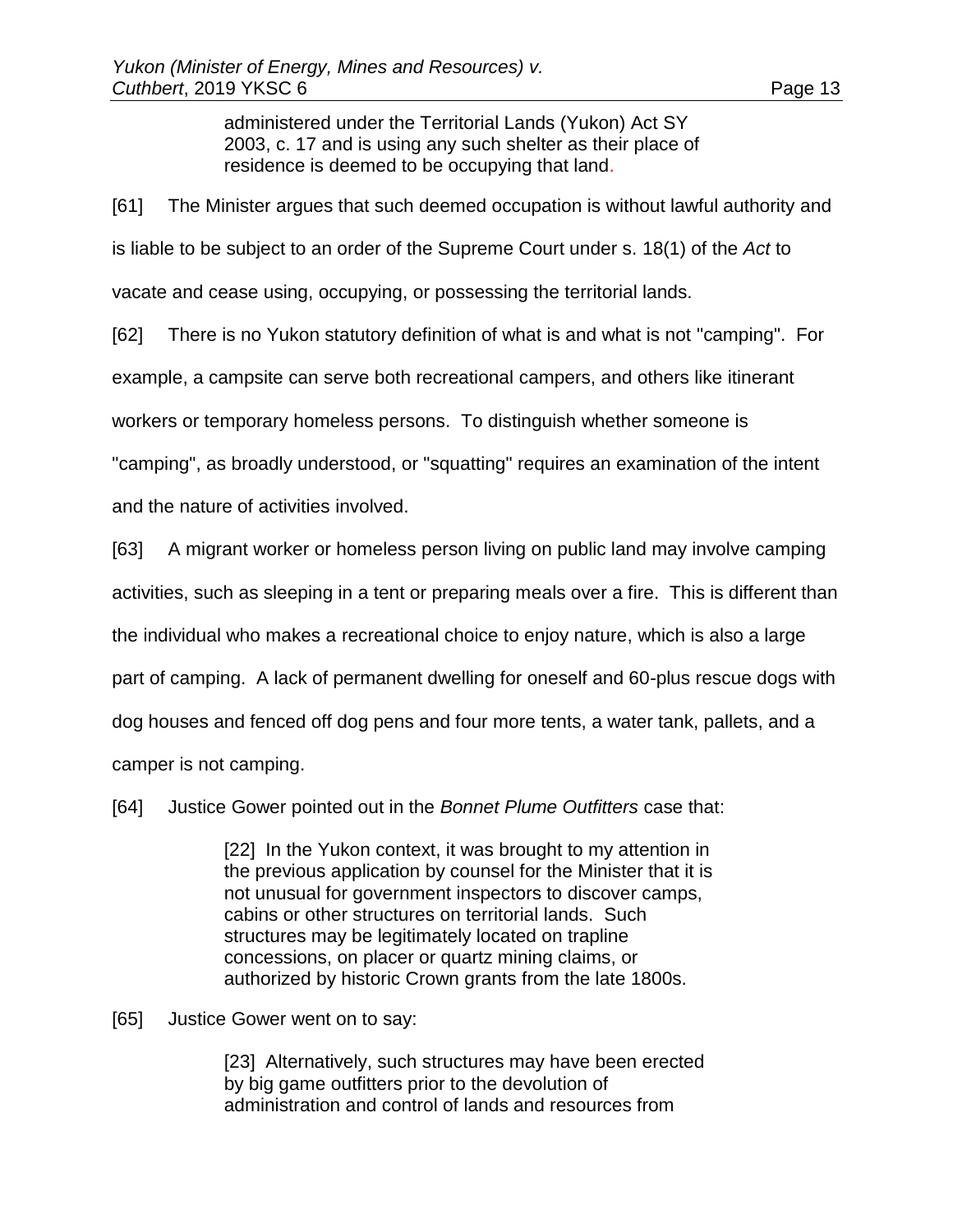Canada to the Government of Yukon on April 1, 2003. In relation to those cases, the Government of Yukon approved a policy in the fall of 2005 which is designed to facilitate applications for leases or licences by outfitters for lands which they have occupied on a long-standing basis, such as hunting camps or airstrips, prior to devolution.

[66] Ms. Cuthbert does not fit within the plain meaning of "camping", nor does her situation compare within the concessions granted to trappers, miners, or outfitters, nor does she have a lease or permit.

[67] I find that she is occupying territorial land that she does not have lawful

permission to occupy. She and her multitude of dogs are not "camping"; they are

"squatting".

[68] Ms. Cuthbert stated to this Court that she occupies this site because, having been found liable for creating a nuisance and subject to a permanent injunction with her rescue dog operation and court order to possess only two dogs, she abandoned her home in Tagish. She found this site on territorial lands near Tarfu Creek, that she thought she could occupy without a permit and continue her rescue dog operation for at least 400 days.

[69] The *Territorial Lands (Yukon) Act* provides permission-based rules in which permits are required before certain land uses will be allowed. The enforcement of the legislation includes sanctions for violations, including suspensions, cancellation of permits, fines, and imprisonment.

[70] Because I find Ms. Cuthbert is in violation of the statute, I am granting the Minister's petition and find that Shelley Cuthbert is unlawfully occupying territorial lands at the Tarfu Creek site.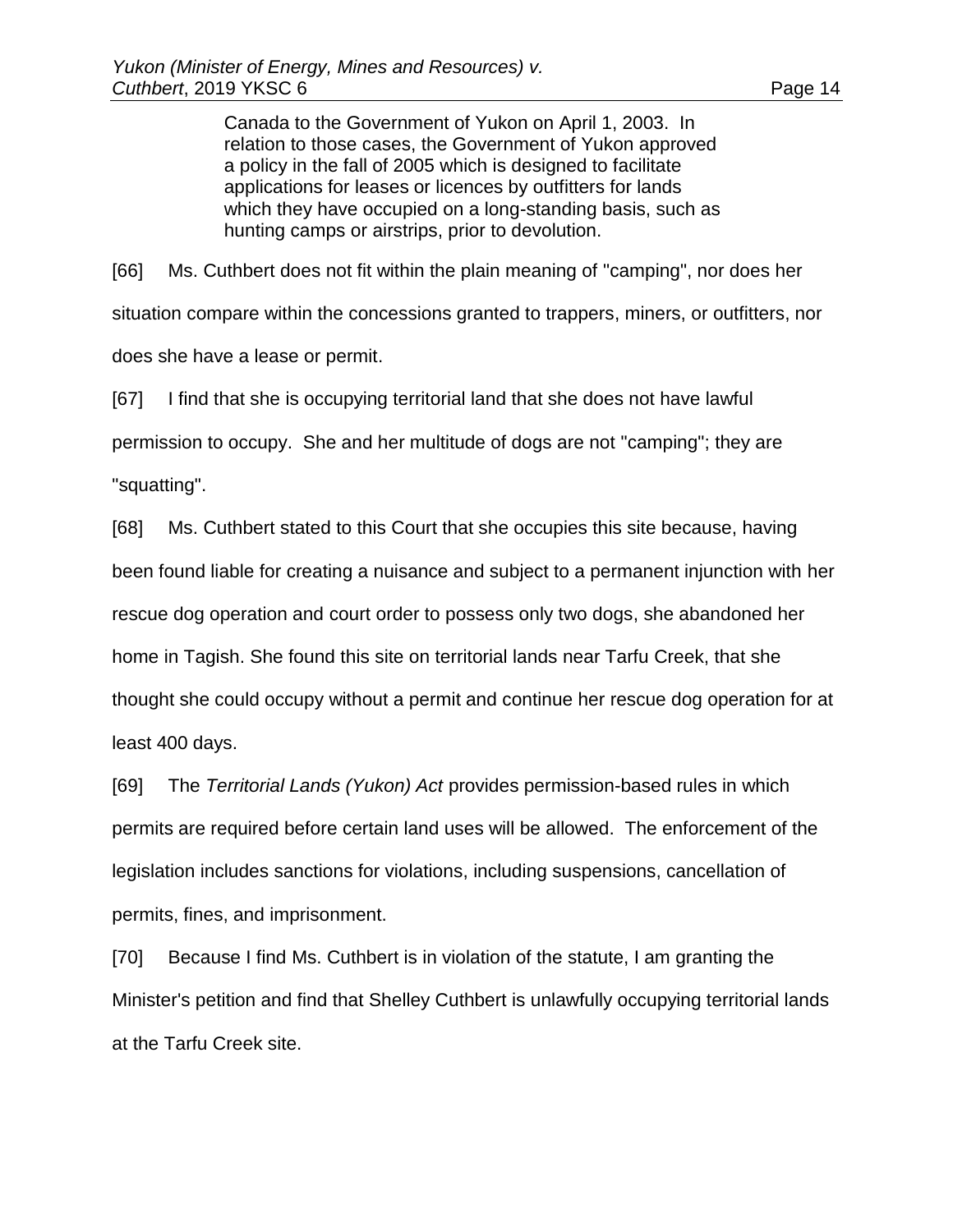[71] I order Ms. Cuthbert to cease occupying and to vacate the Tarfu site. Given Ms. Cuthbert's circumstances, she must vacate on or before March 1, 2019. If Ms. Cuthbert fails to vacate the Tarfu site, according to this order, then the Minister is authorized without further order to affect the summary removal of Ms. Cuthbert from the lands, including the removal of all fences, structures, tents, and other physical debris and all dogs and other things belonging to Ms. Cuthbert, pursuant to ss. 18(2) and (3) of the *Territorial Lands (Yukon) Act*.

[72] This ruling allows Ms. Cuthbert to further make arrangements to locate her dog rescue operations on appropriately zoned private land or make a proper application to locate on territorial land.

[73] In carefully considering the relevant evidence and the applicable law in making this ruling, I considered the circumstances of Ms. Cuthbert and her dog rescue endeavours. She has been through considerable financial and emotional strain in her efforts to operate her dog rescue project. Those who gave affidavit evidence in support of Ms. Cuthbert are concerned for her and the plight of her dogs. Their evidence and that of Ms. Cuthbert and government inspectors shows they are all concerned that the dogs are adequately cared for.

[74] To be sure, the concern of the Minister and agents in carrying out their administrative responsibilities, as already mentioned, is to protect territorial lands from environmental degradation and to make the lands capable of being enjoyed by all individuals and groups now and in the future. Placing a significant number of rescue dogs on the land without consultation and without territorial permission could threaten the environment and deter the majority of individuals from enjoying the land.